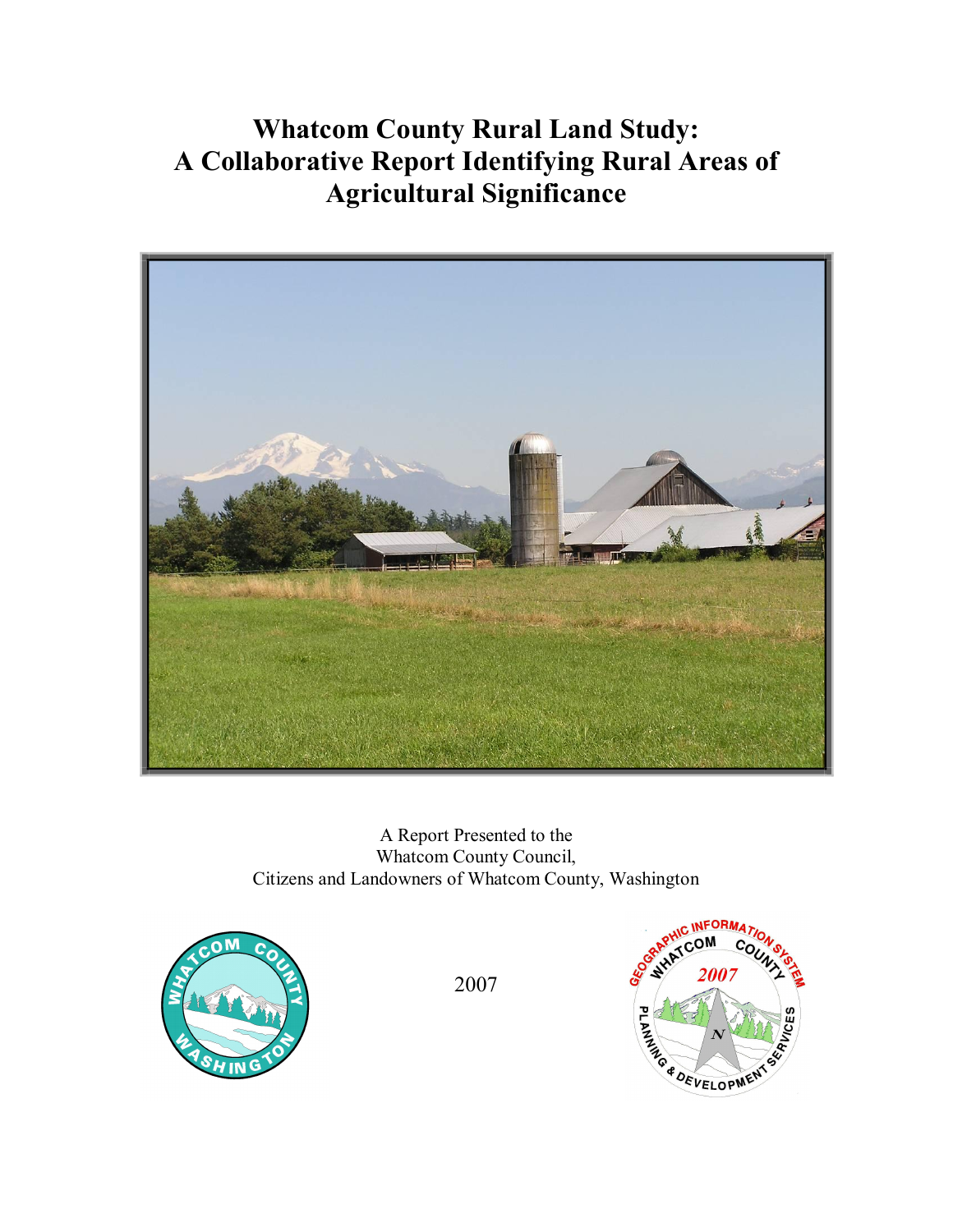## **CONTRIBUTORS**

#### **Whatcom County Staff:**

Kraig Olason, PDS Jessica Buer, PDS Sarah Watts, PDS Mike Pelela, PDS Peter Gill, PDS

# **Agricultural Advisory Committee:**

Chuck Antholt, Chair Tom Thornton, Vice-Chair Bill Degroot John Gillies Todd Jones Marty Maberry Ken Schilke Russell Simonson John Steensma Vicki Hawley

#### **Agriculture Preservation Committee:**

Henry Bierlink

## **Whatcom County Cooperative Extension:**

Craig MacConnell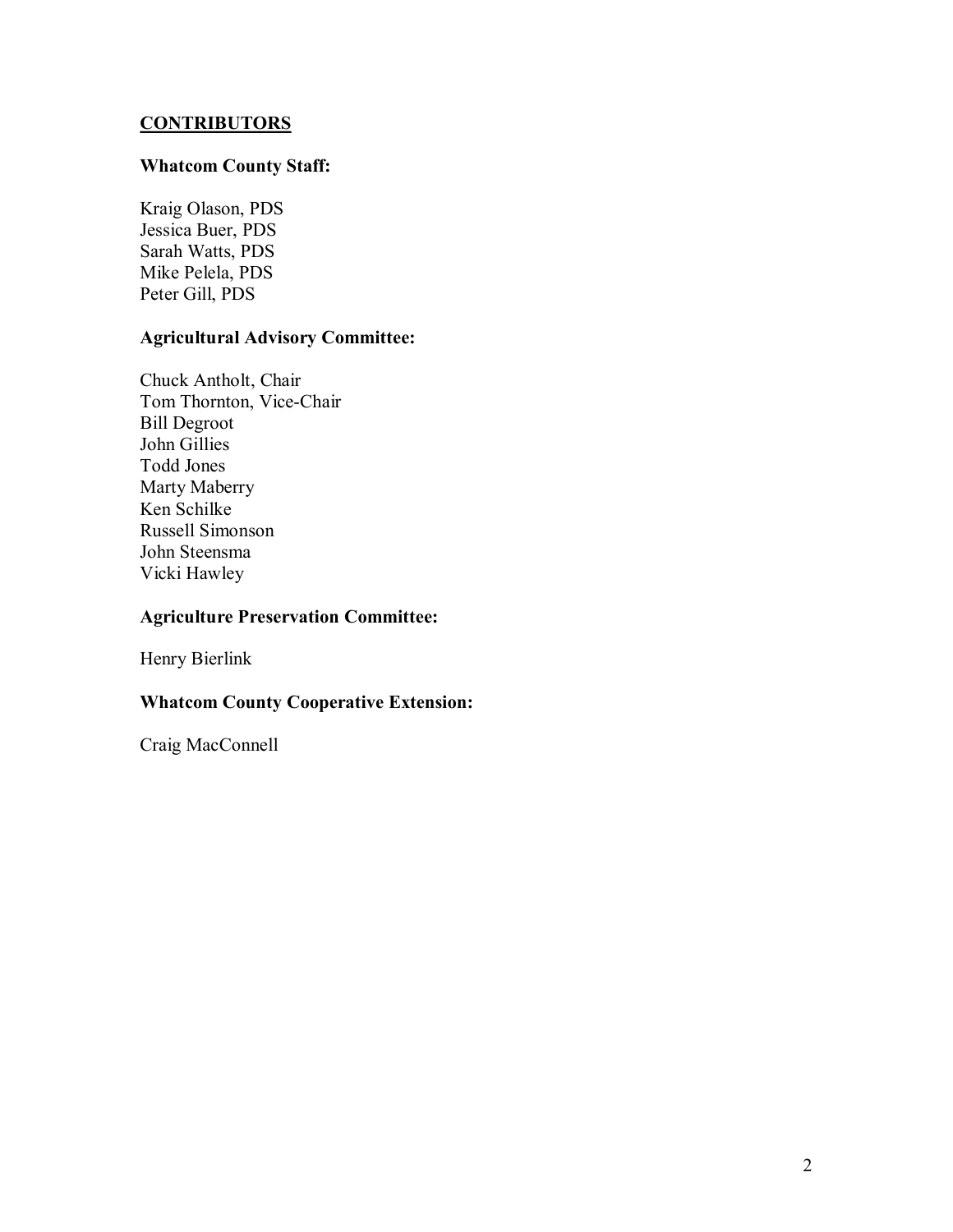#### **Whatcom County Agricultural Advisory Committee**

#### **RURAL LAND STUDY**

February 2007

#### Introduction:

Rapid residential development of agricultural and forest lands has resulted in the need for greater protection efforts by the community. The Whatcom County Council submitted five items in the 2006 Annual Comprehensive Plan Docket, which address heightened protection of resource lands (Exhibit A). The protection of agricultural lands is the primary focus of the docketed items, while rural zoning and forestry lands are also included to a lesser extent.

PDS staff, County Council's Natural Resource Committee, and the Council of the Whole have met on several occasions to discuss the best way to address the agricultural related docket items in a "collective manner". To date, several decisions have been made.

Of primary significance is the development of an Agricultural Work Program that will address the docketed items as well as other actions that seek to achieve some of the same objectives of the docketed items. Programs and policies will be proposed that 1) reduce development density, 2) reduce conversion and fragmentation of farmland, and 3) protect open space from fragmentation.

This report provides a summary of one of the initial activities undertaken to address the impacts of development on rural zoned agricultural land.

## Background:

The Whatcom County Council designated agricultural lands of long-term commercial significance in 1991 as required by the Growth Management Act, (RCW 36.70A.170). Land designated as agricultural was subsequently zoned Agriculture. Rural zoned lands do not include designated long-term, commercially significant agricultural land but do contain many working farms and prime agricultural soils. During the Comprehensive Plan adoption process, Whatcom County established 100,000 acres as the minimum quantity of land necessary to ensure the on-going viability of agriculture in Whatcom County (Exhibit  $B - Shipkey$ , 2002). In an effort to meet the "critical mass" protection goal, Whatcom County adopted the Agricultural Protection Overlay (APO) as part of the 1997 development regulations.

Changes have occurred to the APO Chapter text since its 1997 adoption. Changes occurred in the following years: 1)  $1998 - Ordinance 98-083$ ; 2)  $2001 - Ordinance 2001-$ 016; and 3)  $2002 - Ordinance 2002-060$ . Recent changes have been proposed and are docketed as File# ZON2006-00014. The current proposal includes changes to the Agriculture District (WCC 20.40) as well as the APO Chapter (WCC 20.38). The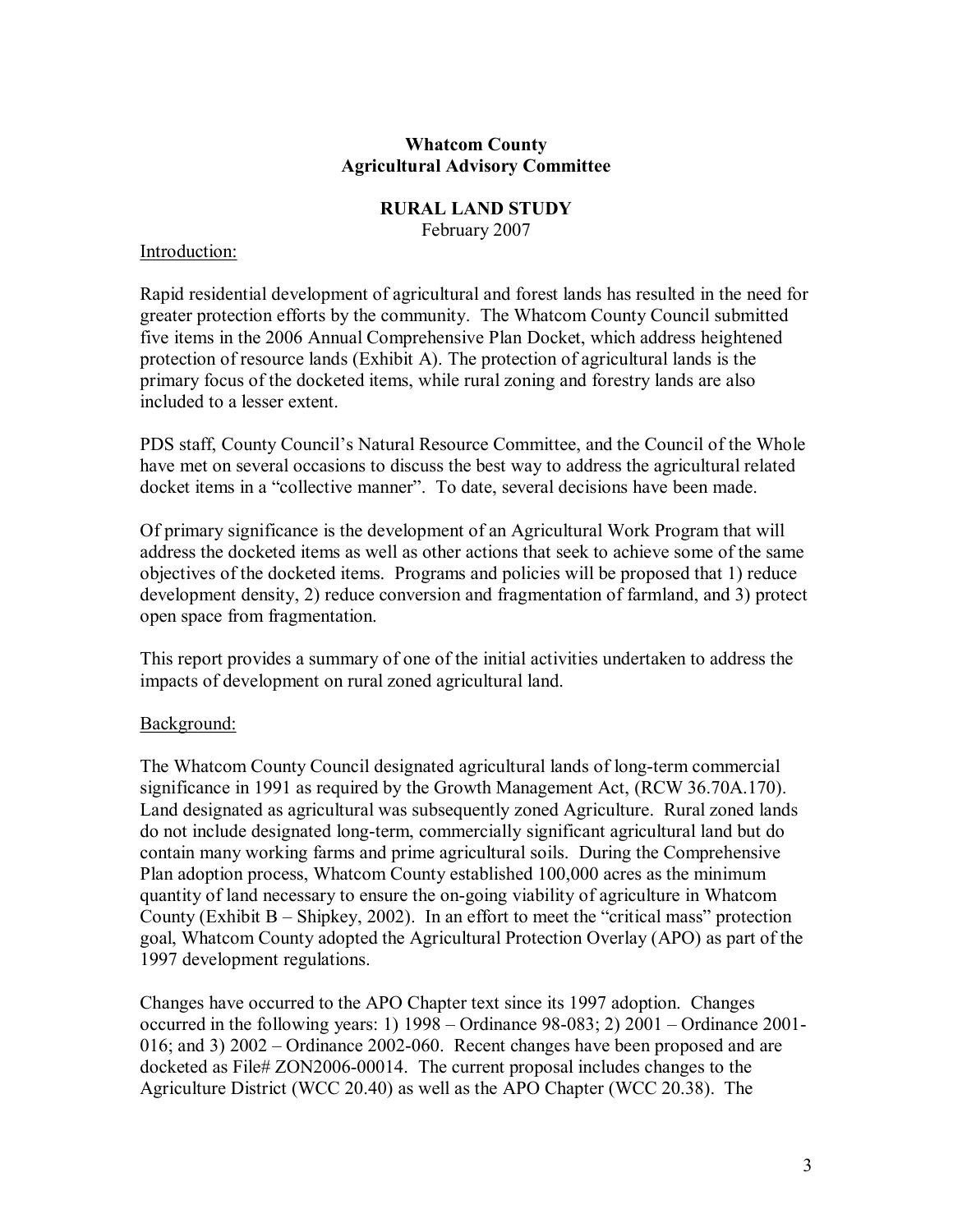changes include cluster and residential siting criteria, eliminating the 20 acre lot size threshold exemption, and limiting the total development area to 35% of the entire parcel.

Central to the APO ordinance is the reliance on site-specific criteria to determine whether or not APO provisions are required. APO determinations are largely dependent on whether a majority of the property is comprised of APO soils (as listed in WCC 20.38.040) or if the majority of the property is enrolled in Agricultural Open Space tax program. APO protections and requirements are initiated at the time of property subdivision. Therefore, under this approach agricultural protection is random and highly scattered.

It has been estimated that APO protection could be applied to 28,000 acres of Rural zoned land. While the County goal is to protect 100,000 acres of farmland, it is unclear as to whether the APO "protected parcels" will be in proximity to areas that are currently in agricultural uses. The usefulness of land for agricultural purposes is dependent on many factors including the quality of soils and the size of the protected parcel. Additionally, convenience and proximity to other agricultural land is important, particularly in developing areas where increasing traffic volume is making the use of farm vehicles more and more impractical and dangerous.

In response to criticisms about the "scattered" nature of protection provided by the current APO, and in response to the County Council's Comprehensive Plan Docketed items, the Agricultural Advisory Committee met over the summer of 2006 to identify areas in Rural 5 and 10 acre zones that are most important to maintaining the agricultural sector of Whatcom County.

## Project Objective:

The primary objective of the rural land study was to identify and map areas within the Rural 5 and 10 Zones that are of agricultural significance and may require additional protection to ensure long-term agricultural viability. The areas identified in this study are in addition to and incorporate the Purchase of Development Rights program's twelve target areas, which were recognized as areas of significant agricultural importance and thusly have required additional protection<sup>1</sup>. The twelve target areas are shown in the attached Map 1.

<sup>&</sup>lt;sup>1</sup> The Purchase of Development Rights Program development process included the identification of agricultural "target areas" that were established as a means to direct geographically strategic development right purchases. Section IV.A of the Whatcom County Purchase of Development Rights Advisory Committee's Recommendations states:

*In developing the eligibility and selection criteria recommendations, the Committee acknowledged the importance of the remaining farmland in the county. With limited funds and a recognition that the PDR program will be one component of an integrated ef ort for farmland preservation, a balance is needed between PDR program capacity and program ef ectiveness. The Committee concluded that the protection of contiguous areas that could establish a perimeter of PDR farmlands would be more ef ective in preventing further agricultural conversion than an approach that would result in the selection of random, isolated pockets of farmland. As a result, twelve target areas were identified by the Committee. The Committee recommends that these target areas receive priority for PDR acquisition.*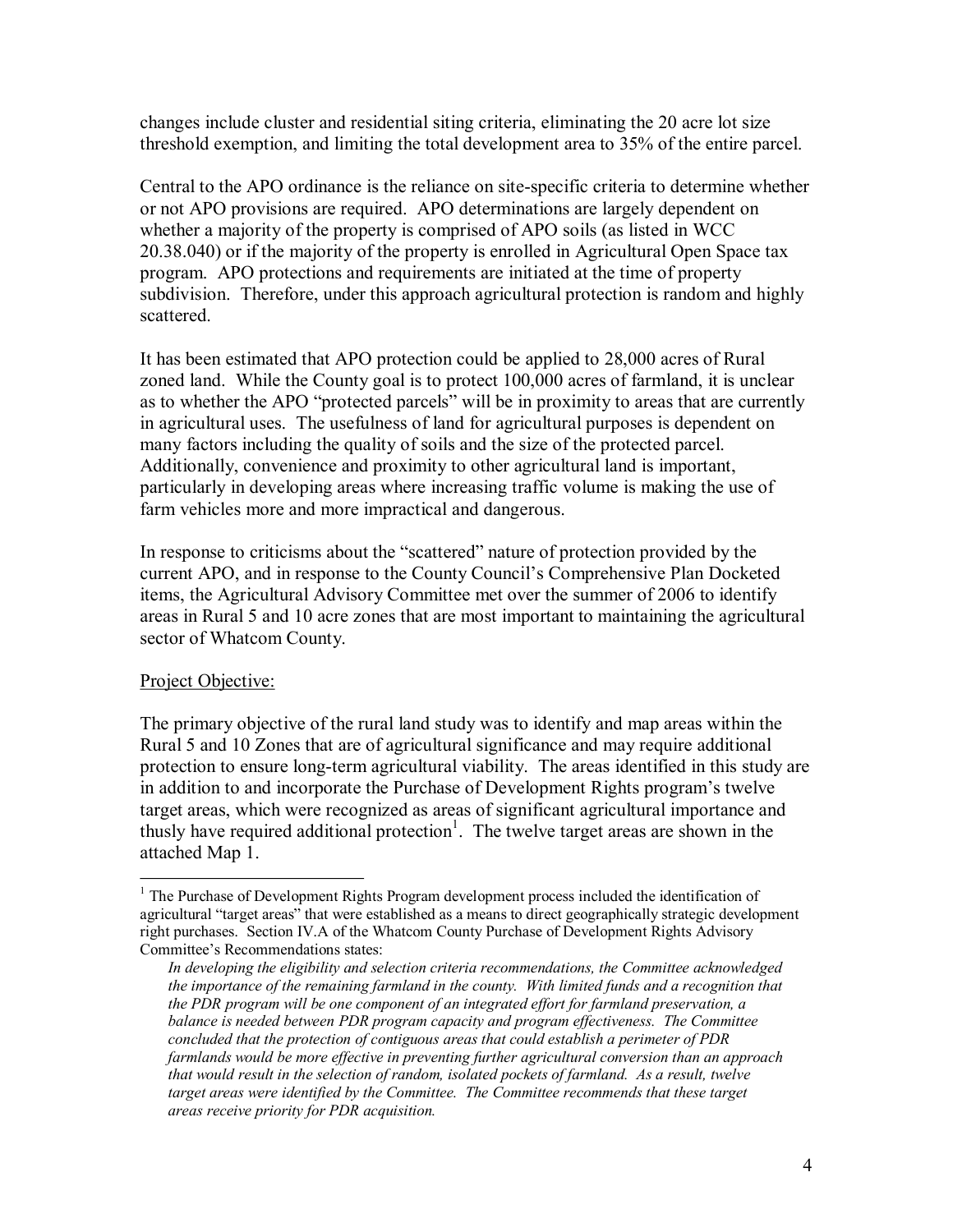## Project Data and Analysis:

- 1. Geographic Information System Analysis and mapping
	- a. 2004 digital air photos
	- b. APO Soils GIS layer
	- c. Critical Area GIS layers, Whatcom County
	- d. County Assessor data
	- e. Purchase of Development Rights Target Areas GIS layer
	- f. NOAA Coastal Change Analysis Program, 2004 based on Landsat Image, 2000

## Area Selection Process:

The Agricultural Advisory Committee, in conjunction with PDS staff, has identified 9 rural areas comprising over 21,000 acres that have high agricultural value. The 9 proposed areas are shown in the attached Map 2. The criteria for establishing these areas includes a consideration of:

- 1. Proximity to active agricultural areas:
	- a. Adjacent to Agriculture District
	- b. In or adjacent to a PDR Target Area
	- c. Inclusion of area provides buffer between Ag zone and more intensive uses
- 2. Current land use characterized by agriculture visual analysis
- 3. High percentage of APO soils
- 4. Parcelization of the area:
	- a. Acreage totals by parcel size
		- i. Total acreage by parcel size is used to determine the percent of area still in large (20+ acre) parcels
	- b. Number of parcels by given size
		- i. Breakdown by parcel size indicates character of land use in the area
- 5. Land use as identified on Assessors records (Agricultural Open Space)
- 6. Evaluation of forested areas for potential agricultural use.
	- a. Land cover (forested) intersects with critical areas to determine likelihood that area could be developed for agricultural use.

A summary of acreage by area is included in Table 1.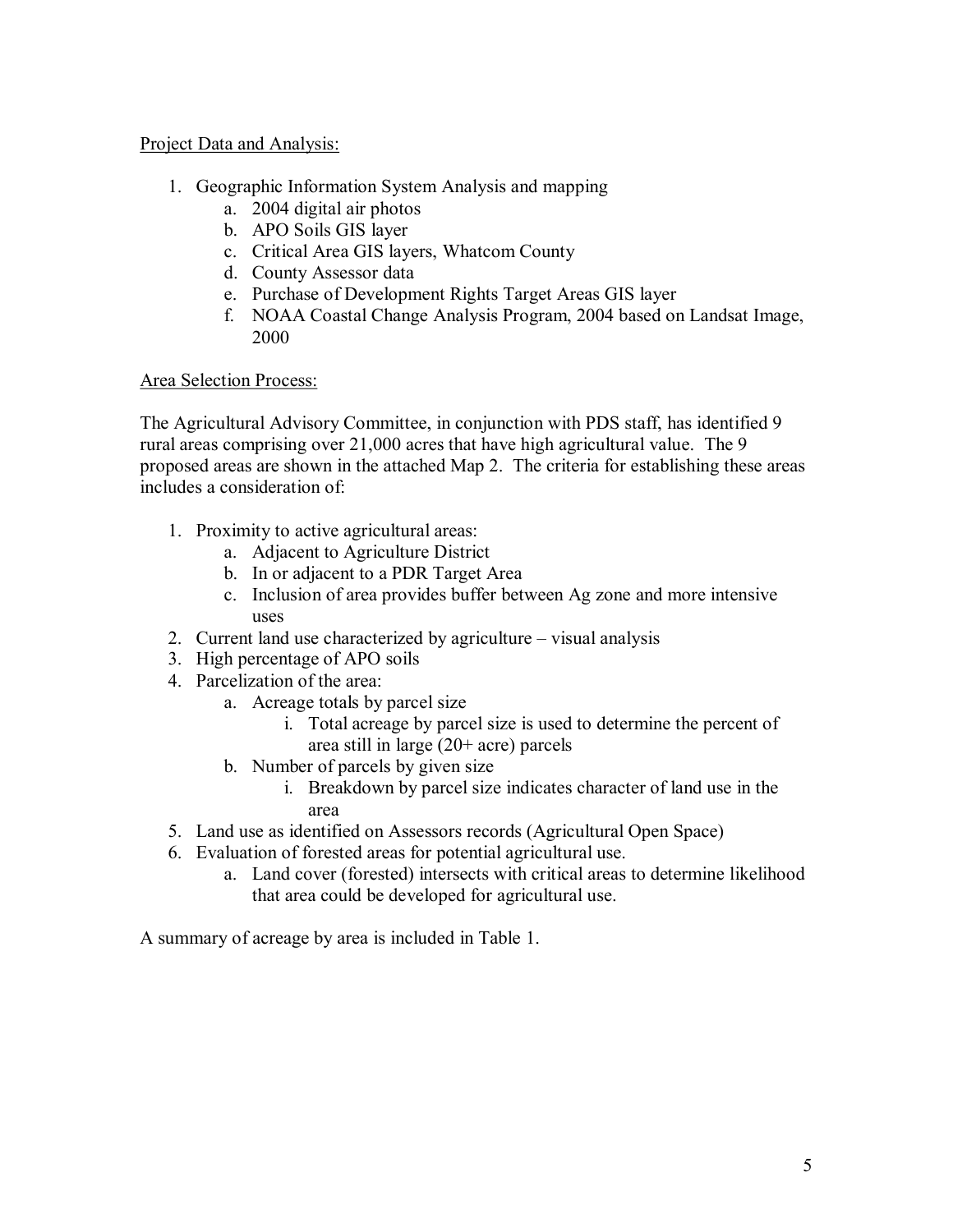#### **TABLE** 1- Proposed Rural Areas

| Area                 | Acreage |
|----------------------|---------|
| Guide/Aldrich R5A    | 1,992   |
| Guide/Aldrich R10A   | 2,547   |
| Ten Mile Rd R10A     | 3,133   |
| Loomis Trail - R5A   | 3,607   |
| Custer R10A          | 2,707   |
| Harksell Rd R5A      | 3,323   |
| East Badger Rd R10A  | 2,090   |
| Minaker Rd R10A      | 286     |
| Lawrence Rd R5A      | 503     |
| South Fork Nook R10A | 1,323   |
| South Fork Nook R5A  | 439     |
| Total                | 21,950  |

#### Area Summaries:

Summaries for each proposed area are provided in Exhibit C. Exhibit C also contains maps and graphs detailing specific characteristics of each area. Exhibit D provides a table of each area's characteristics and Exhibit E provides a table of the residential development permit activity from 2000-2006.

#### Final Review, Conclusions, and Recommendations:

The initial project assignment involved a visual analysis of County Rural 5 and 10 acres zoned lands. The western portion of the County was depicted on maps that included the combination of air-photo, parcel layer, soils layer and PDR target areas. Each area of the County was carefully reviewed by the AAC and specific areas were identified as possible "keepers" or as not likely to provide significant benefit to overall agricultural productivity within the County.

The Smith Road was determined to be the southern limit of agricultural lands for consideration in this project. This perception has been expressed by the agricultural community on many occasions and is based on the increase in development and the lesser quality of soils south of Smith Road.

The eastern boundary of the agricultural area has historically been the foothills, although there are exceptions – South Fork Valley, Minniker Road area and along South Pass Road.

The western boundary of agricultural lands considered for this project elicited much debate. While Interstate 5 has been identified by many as a logical boundary to the west, nearly 3,000 acres just west of I-5 are zoned R10A and are adjacent to agriculturally